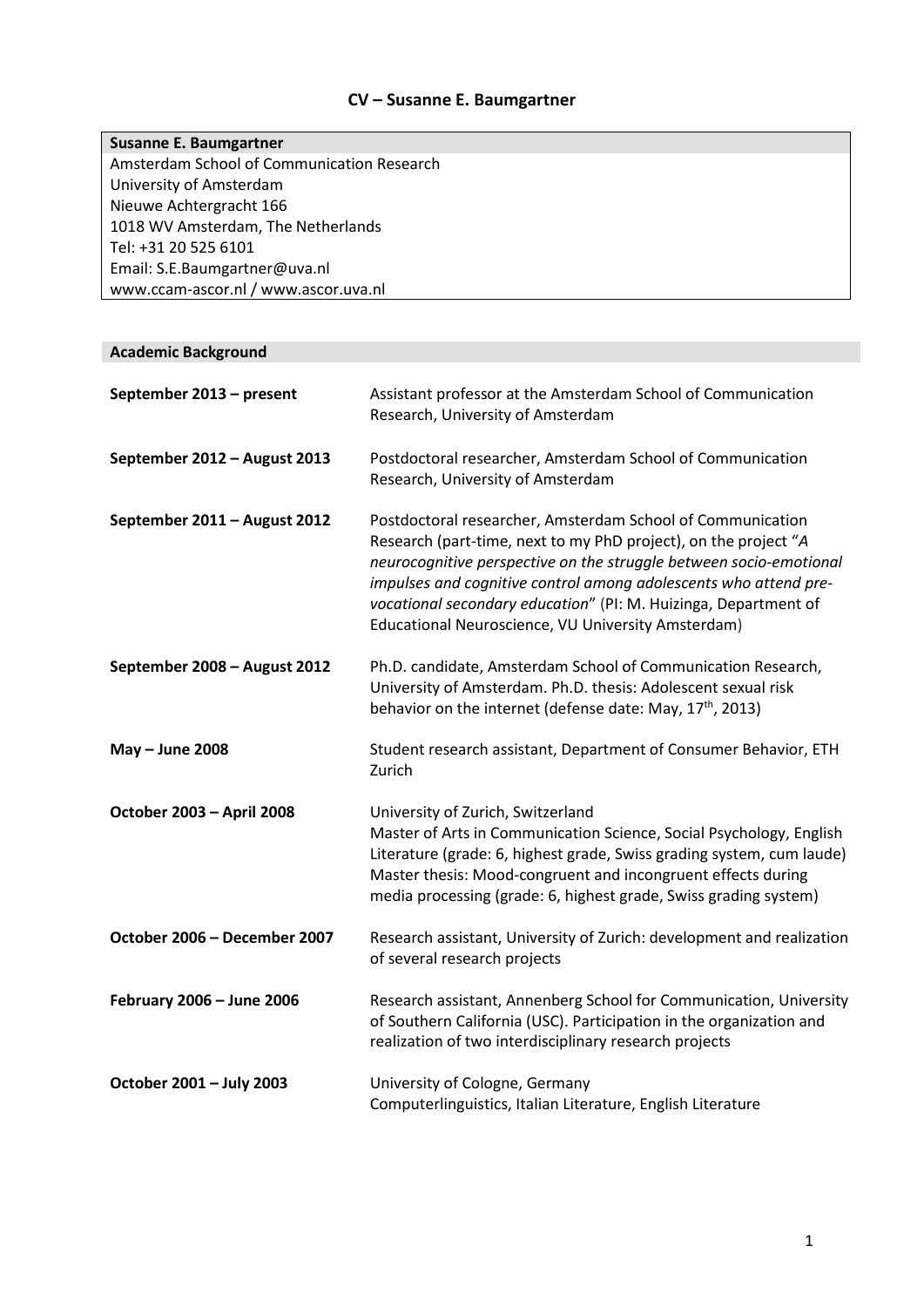#### **Publications – Journal Articles**

- **Baumgartner, S. E.,** & Wiradhany, W. (in press). Not all media multitasking is the same: The frequency of media multitasking depends on cognitive and affective characteristics of media combinations. *Psychology of Popular Media*.
- Möller, A. M., **Baumgartner, S. E.**, Kühne, R. J., & Peter, J. (in press). Sharing the fun? How social information affects viewers' video enjoyment and video evaluations. *Human Communication Research.*
- Möller, A. M., Kühne, R. J., **Baumgartner, S. E**., & Peter, J. (2020). A social identity perspective on the effect of social information on online video enjoyment. *Cyberpsychology: Journal of Psychosocial Research on Cyberspace, 14*(4), [6].
- van der Schuur, W. A., **Baumgartner, S. E.,** Sumter, S. R., & Valkenburg, P. M. (2020). Exploring the longterm relationship between academic-media multitasking and adolescents' academic achievement. *New Media and Society, 22,* 140-158.
- Möller, A. M., **Baumgartner, S. E.**, Kühne, R. J., & Peter, J. (2019, published online ahead of print). The effects of social information on the enjoyment of online videos: An eye tracking study on the role of attention. *Media Psychology*.
- Wiradhany, W., & **Baumgartner, S. E**. (2019). Exploring the variability of media multitasking choice behaviour using a network approach. *Behaviour & Information Technology, 39,* 1355-1368.
- Van der Schuur, W. A., **Baumgartner, S. E.**, & Sumter, S. R. (2019). Social media use, social media stress, and sleep: Examining cross-sectional and longitudinal relationships in adolescents. *Health Communicati*on, 34, 552-559.
- Möller, A. M., Kühne, R. J., **Baumgartner, S. E.**, & Peter, J. (2019). Exploring User Responses to Entertainment and Political Videos: An Automated Content Analysis of YouTube. *Social Science Computer Review, 37, 510-528*.
- van der Schuur, W. A., **Baumgartner, S. E**., & Sumter, S. R. (2019). Socialemediagebruik, socialemediastress en slaap: Cross-sectionele en longitudinale verbanden tijdens de adolescentie. *Kind en Adolescent, 40*, 157-177.
- **Baumgartner, S. E.,** van der Schuur, W. A., Lemmens, J. S., & te Poel, F. (2018). The relationship between media multitasking and attention problems in adolescents: Results of two longitudinal studies. *Human Communication Research, 44,* 3-30.
- Waterloo, S. F., **Baumgartner, S. E.**, Peter, J., & Valkenburg, P. M. (2018). Norms of online expressions of emotion: Comparing Facebook, Twitter, Instagram, and WhatsApp. *New Media & Society, 20, 1813- 1831*.
- Van der Schuur, W. A., **Baumgartner, S. E.**, Sumter, S. R., & Valkenburg, P. M. (2018). Media multitasking and sleep problems: A longitudinal study among adolescents. *Computers in Human Behavior, 81*, 316- 324.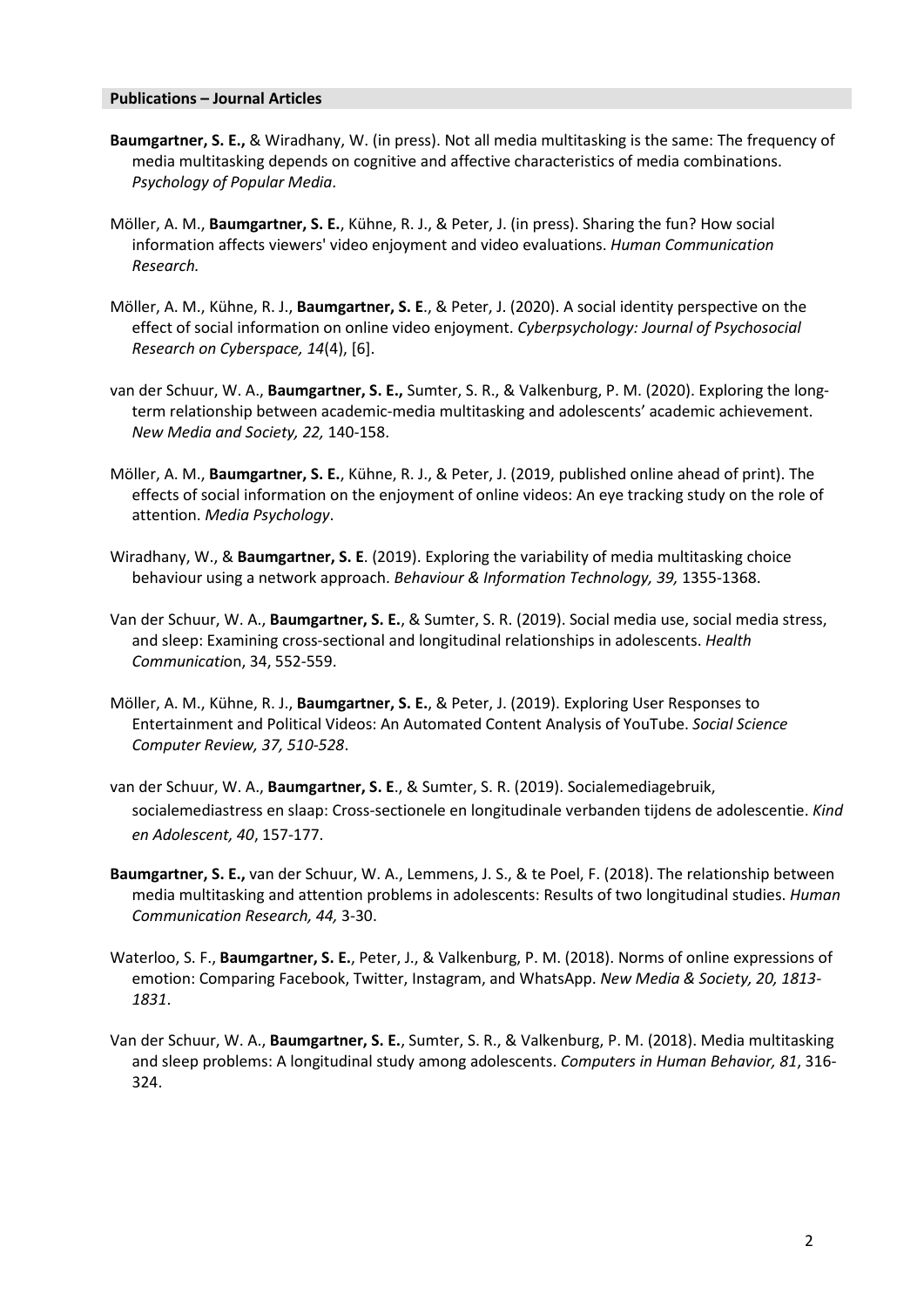- **Baumgartner, S. E.**, Lemmens, J. S., Weeda, W. D., & Huizinga, M. (2017). Measuring media multitasking: Development of a short measure of media multitasking for adolescents. *Journal of Media Psychology, 29,* 188-197.
- **Baumgartner, S. E.**, & Sumter, S. R. (2017). Dealing with media distractions: An observational study of computer-based multitasking among children and adults in the Netherlands. *Journal of Children and Media, 11,* 295-131.
- Sumter, S. R., & **Baumgartner, S. E.** (2017). Psychosomatic complaints in adolescence: Untangling the relationship between offline and online peer victimization, psychosomatic complaints and social support. *European Journal of Developmental Psychology*, *14*, 399-415.
- Te Poel, F., Hartmann, T., **Baumgartner, S.E.**, & Tanis, M.A. (2016). Psychometric evaluation of the Dutch short health anxiety inventory in the general population. *Psychological Assessment,* advanced online publication.
- Te Poel, F., **Baumgartner, S. E.**, Hartmann, T., & Tanis, M. (2016). The curious case of cyberchondria: A longitudinal study on the reciprocal relationship between health anxiety and online health information seeking. *Journal of Anxiety Disorders, 43,* 32-40.
- Van der Schuur, W. A., **Baumgartner, S. E.**, Sumter, S. R., & Valkenburg, P. M. (2015). The consequences of media multitasking for youth: A review. *Computers in Human Behavio*r, 53, 204-215.
- **Baumgartner, S. E.**, Sumter, S. R., Peter, J., & Valkenburg, P. M. (2015). Sexual self-presentation on social network sites: Who does it and how is it perceived? *Computers in Human Behavior, 50,* 91-100.
- Sumter, S. R., Valkenburg, P. M., **Baumgartner, S. E.**, van der Hof, S., & Peter, J. (2015). Development and validation of the multidimensional offline and online peer victimization scale. *Computers in Human Behavior, 46*, 114-122.
- **Baumgartner, S. E.**, Weeda, W. D., van der Heijden, L., & Huizinga, M. (2014). The relationship between media multitasking and executive function in early adolescents. *The Journal of Early Adolescence, 34*, 1120-1144*.*
- **Baumgartner, S. E.**, Sumter, S. R., Peter, J., Valkenburg, P. M., & Livingstone, S. (2014). Does country context matter? Investigating the predictors of teen sexting across Europe. *Computers in Human Behavior, 34,* 157-164.
- **Baumgartner, S. E.**, & Leydesdorff, L. (2014). Group-Based Trajectory Modeling of Citations in Scholarly Literature: Dynamic Qualities of "Transient" and "Sticky Knowledge Claims". *Journal of the American Society for Information Science and Technology, 65,* 797-811.
- **Baumgartner, S. E.**, Sumter, S. R., Valkenburg, P. M., & Peter, J. (2012). Identifying teens at risk: Developmental pathways of online and offline sexual risk behavior. *Pediatrics, 130,* e1489-e1496.
- Sumter, S. R., **Baumgartner, S. E.**, Valkenburg, P. M., & Peter, J. (2012). Developmental trajectories of peer victimization: offline and online experiences during adolescence. *Journal of Adolescent Health, 50,* 607-613.
- **Baumgartner, S. E.**, & Wirth, W. (2012). Affective priming during the processing of news articles. *Media Psychology, 15*, 1-18.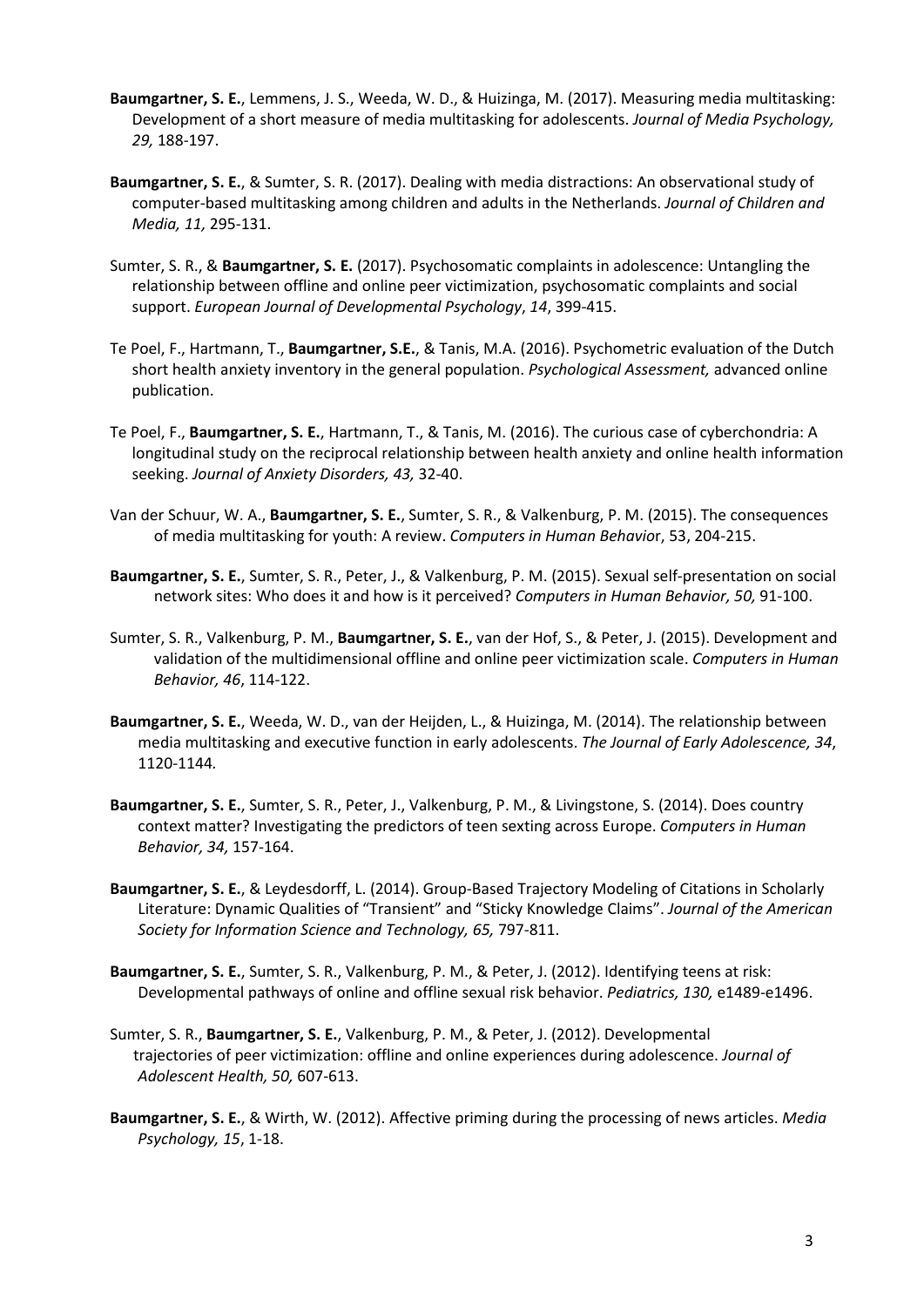- **Baumgartner, S.E.**, Valkenburg, P. M., & Peter, J. (2011). The influence of descriptive and injunctive peer norms on adolescents' risky sexual online behavior. *Cyberpsychology, Behavior, and Social Networking, 14,* 753-758.
- **Baumgartner, S. E.**, & Hartmann, T. (2011). The role of health anxiety in online health information search. *Cyberpsychology, Behavior, and Social Networking, 14*, 613-618.
- **Baumgartner, S.E.**, Valkenburg, P. M., & Peter, J. (2010). Assessing causality in the relationship between adolescents' risky sexual online behavior and their perceptions of this behavior. *Journal of Youth and Adolescence, 39,* 1226-1239.
- **Baumgartner, S. E.**, Valkenburg, P. M., & Peter, J. (2010). Unwanted online sexual solicitation and risky sexual online behavior across the lifespan. *Journal of Applied Developmental Psychology*, *31*, 439-447.

#### **Publications – Book Chapters and Edited Volumes**

- **Baumgartner, S. E.** (2020). Longitudinal data, panel data: methods and analysis. In J. van den Bulck (Ed.), *The International Encyclopedia of Media Psychology.* Wiley.
- Kühne, R. J., **Baumgartner, S. E.,** Koch, T., & Hofer, M. (Eds.). (2017). *Youth and media: Current perspectives on media use and effects.* Baden-Baden: Nomos Verlag.
- Kühne, R. J., **Baumgartner, S. E.** (2017). Youth and media: An outline of key developments. In R. J. Kühne, S. E. Baumgartner, T. Koch, & M. Hofer (Eds.), *Youth and media: Current perspectives on media use and effects.* Baden-Baden: Nomos Verlag.
- **Baumgartner, S. E.**, Weeda, W. D., & Huizinga, M. (2014). Der Zusammenhang zwischen medialem Multitasking und Aufmerksamkeitsfähigkeit bei Jugendlichen. In K. Kleinen von Königslöw & K. Förster (Eds.), *Medienwandel und Medienkomplementarität aus Rezeptions- und Wirkungsperspektive*. Baden-Baden: Nomos Verlag.
- **Baumgartner, S.E.**, Valkenburg, P.M., & Peter, J. (2012). Online sexual solicitation and online sexual risk behavior. In Z. Yan (Ed.), *Encyclopedia of Cyber Behavior* (pp. 828-836). Hershey, PA: IGI Global.
- **Baumgartner, S.E.**, Valkenburg, P.M., & Peter, J. (2011). Risikoverhalten Jugendlicher im Internet: Eine Längsschnittstudie zum kausalen Zusammenhang von Wahrnehmungen und Verhalten. In M. Suckfüll, H. Schramm, & C. Wünsch (Eds.), *Rezeption und Wirkung in zeitlicher Perspektive* (pp. 167-183). Baden-Baden: Nomos Verlag.

#### **Selected Conference Presentations**

- **Baumgartner, S. E.** & Kühne, R. J. (2021, January). Why do users stop pleasurable media experiences? Conference of the Media Reception and Effects division of the German Association of Communication, Munich, Germany.
- **Baumgartner, S. E.** & Sumter, S. R. (2020, January). *Tracking smartphone use and sleep.* Invited presentation at the panel "Open science meets digital methods". Etmaal van de Communicatiewetenschap. Amsterdam, the Netherlands.
- Van der Schuur, W.A., **Baumgartner, S. E.** (2018, May). *Social Media Use, Social Media Stress, and Sleep: Examining Cross-Sectional and Longitudinal Relationships in Adolescents*. Paper presented at the annual conference of the International Communication Association. Prague, Czech Republic.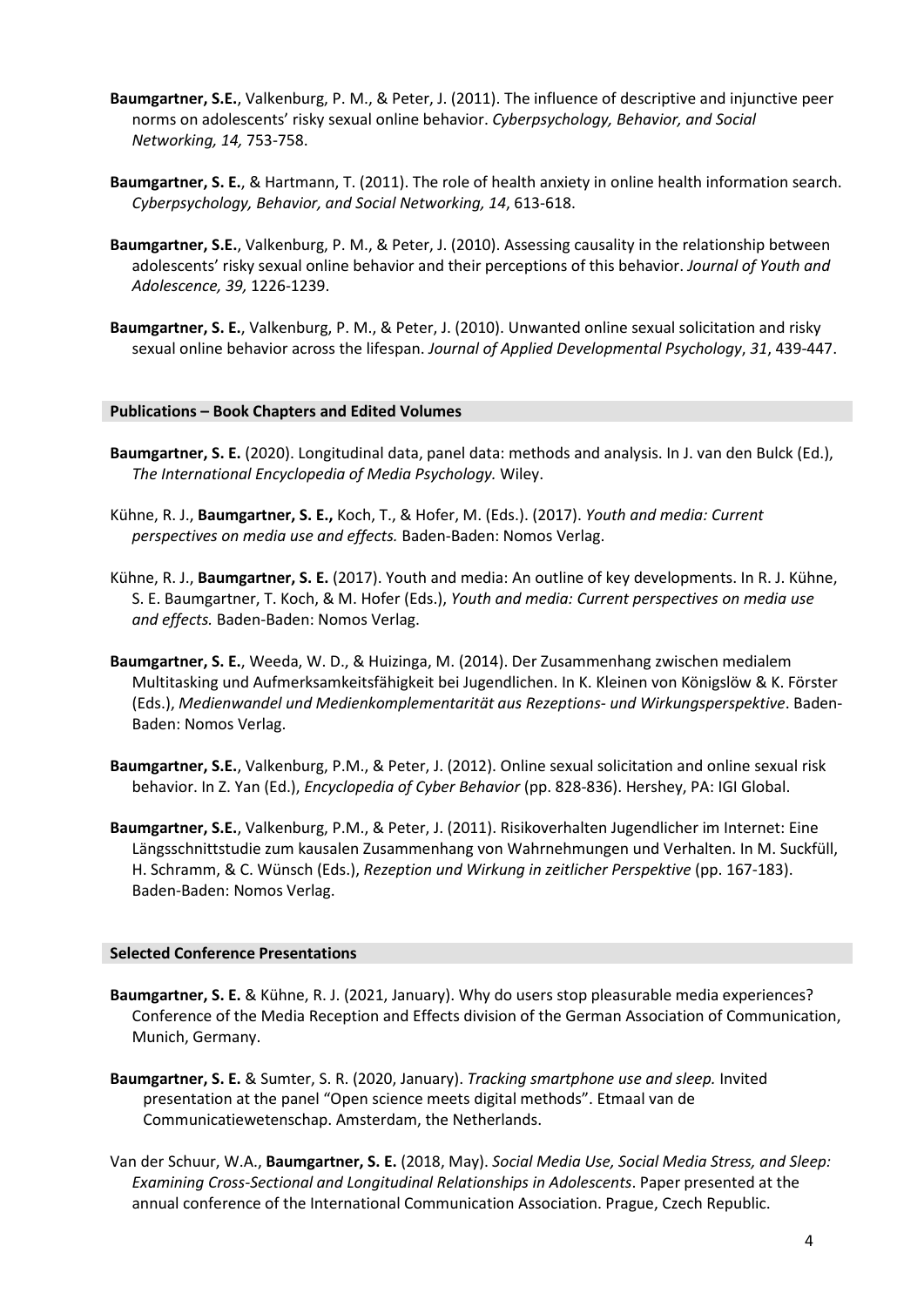- Te Poel, F., & **Baumgartner, S.E.** (2018, May). *A Longitudinal Multilevel Approach to Examine Media Effects: Introducing the Random Intercept Cross-Lagged Panel Model to Communication Research*. Paper presented at the annual conference of the International Communication Association. Prague, Czech Republic.
- **Baumgartner, S. E.,** Wiradhany, W. (2018, May). *Testing a Multidimensional Model of Media Multitasking Selection.* Paper presented at the annual conference of the International Communication Association. Prague, Czech Republic.
- **Baumgartner, S. E.,** van der Schuur, W. A., & te Poel, F. (2017, January). *Media Multitasking and Attention Problems in Adolescents: Disentangling Within- and Between-Person Effects*. Paper presented at the 'Etmaal van de Communicatiewetenschap'. Tilburg, the Netherlands.
- Van der Schuur, W.A., **Baumgartner, S. E.**, Sumter, S. R., & Valkenburg, P. M. (2017, January). *Exploring the Long-Term Effects of Academic-Media Multitasking on Adolescents' Academic Performance.* Paper presented at the 'Etmaal van de Communicatiewetenschap'. Tilburg, the Netherlands.
- Te Poel, F., & **Baumgartner, S.E.** (2016, September). *A Longitudinal Multilevel Approach to Examine Media Effects: Introducing the Random Intercept Cross-Lagged Panel Model to Communication Research*. Paper presented at the Annual Conference of the Methods Division of the German Communication Association. Amsterdam, the Netherlands.
- **Baumgartner, S. E.**, & Sumter, S. R. (2016, June). *Dealing with media distractions: An observational study on computer-based multitasking among children and adults.* Paper presented at the annual conference of the International Communication Association. Fukuoka, Japan.
- **Baumgartner, S. E.**, van der Schuur, W. A., & Sumter, S. R. (2016, September, accepted for presentation). *Media multitasking and attention problems in adolescents: Results of two longitudinal studies.* Paper accepted for presentation at the biennial Conference of the European Association for Research on Adolescence. La Barrosa, Cadiz, Spain.
- Van der Schuur, W.A., **Baumgartner, S. E.**, Sumter, S. R., & Valkenburg, P. M. (2016, June). *Media multitasking and sleep problems: A longitudinal study among adolescents.* Paper presented at the annual conference of the International Communication Association. Fukuoka, Japan.
- Van der Schuur, W.A., **Baumgartner, S. E.**, Sumter, S. R., &Valkenburg, P. M. (2016, February). *The longitudinal relationship between media multitasking and sleep problems among adolescents.* Paper presented at the 'Etmaal van de Communicatiewetenschap'. Amsterdam, the Netherlands.
- Van der Schuur, W.A., **Baumgartner, S. E.**, Sumter, S. R., &Valkenburg, P. M. (2016, February). *Media multitasking and self-control: Comparing impulsivity and mindfulness.* Paper presented at the preconference of Media Psychology on Media and Self-Control at the 'Etmaal van de Communicatiewetenschap'. Amsterdam, the Netherlands.
- Te Poel, F., **Baumgartner, S.E.**, Hartmann, T., Tanis, M. (2016). *A Longitudinal Study on the Reciprocal Relationship Between Health Anxiety and Online Health Information Seeking*. Paper accepted for presentation at the 2016 International Communication Association (ICA) conference, June 2016, Fukuoka, Japan.
- Te Poel, F., **Baumgartner, S.E.**, Hartmann, T., Tanis, M. (2016, February). *A Longitudinal Study on the Phenomenon of Cyberchondria: Examining the Reciprocal Relationship Between Health Anxiety and Online Health Information Seeking*. Paper presented at 'Etmaal van de Communicatiewetenschap' 2016, Amsterdam, The Netherlands.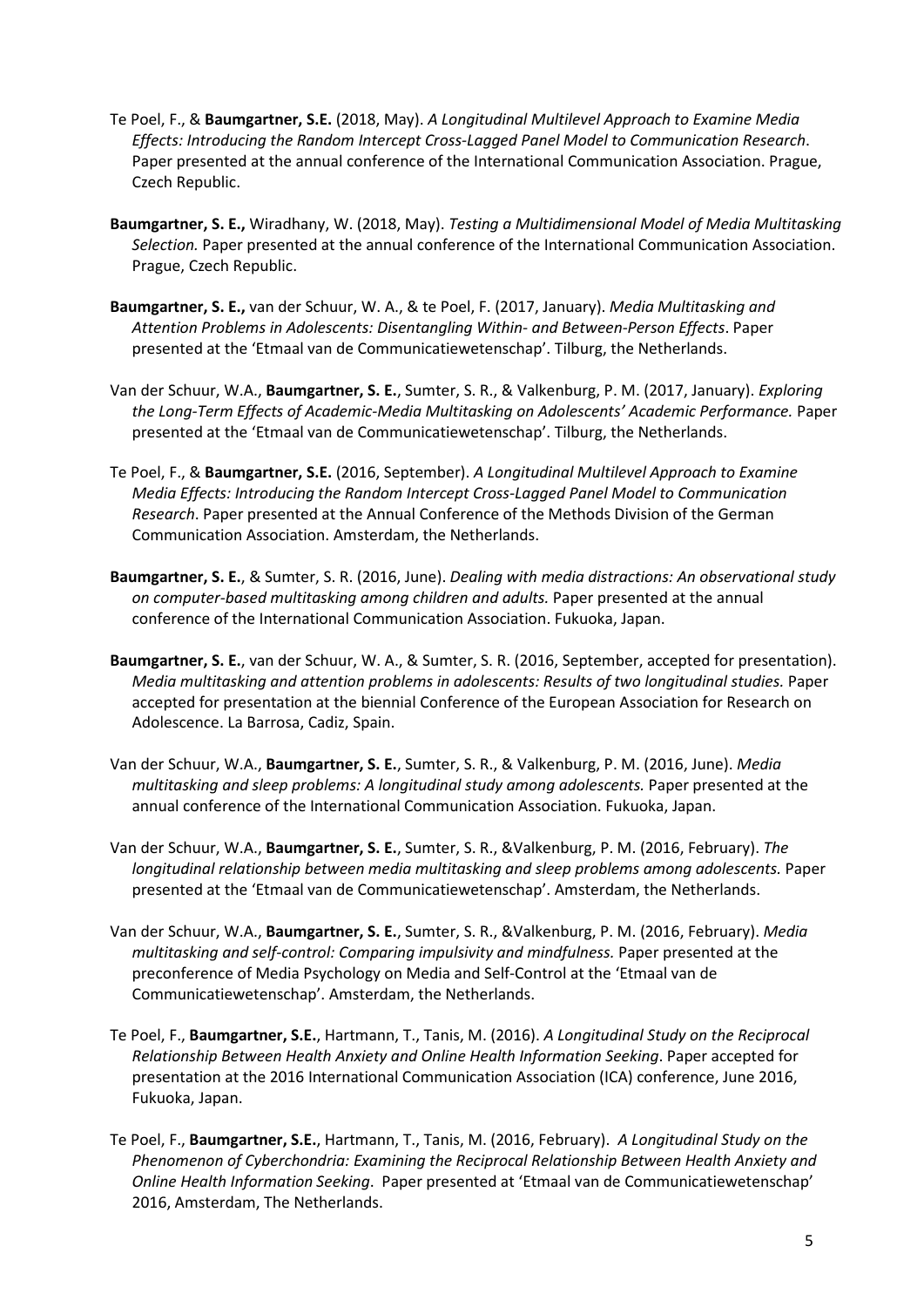- **Baumgartner, S. E.**, & Lemmens, J. S. (2015, May). *Media multitasking and attention problems in adolescents: Assessing causality*. Paper presented at the annual conference of the International Communication Association. San Juan, Puerto Rico.
- Van der Schuur, W.A., **Baumgartner, S. E.**, Sumter, S. R., &Valkenburg, P. M. (2015). *The consequences of media multitasking for youth: A research synthesis.* Paper presented at the annual conference of the International Communication Association. San Juan, Puerto Rico.
- Van der Schuur, W.A., Sumter, S. R., & **Baumgartner, S. E.** (2015). *The relationship between media multitasking and academic achievement*. Paper presented at the annual conference of the International Communication Association. San Juan, Puerto Rico.
- Van der Schuur, W.A., **Baumgartner, S. E.**, Sumter, S. R., &Valkenburg, P. M. (2015). *The consequences of media multitasking for youth: A research review.* Paper presented at the 'Etmaal van de Communicatiewetenschap'. Antwerp, Belgium.
- Van der Schuur, W.A., Sumter, S. R., **Baumgartner, S. E.**, &Valkenburg, P. M. (2015). *The Relationship between Media Multitasking and Academic Achievement*. Paper presented at the 'Etmaal van de Communicatiewetenschap'. Antwerp, Belgium.
- **Baumgartner, S. E.**, Weeda, W. D., & Huizinga, M. (2014, May). *Development of a short measure of media multitasking for adolescents (MMM-S)*. Paper presented at the annual conference of the International Communication Association (ICA), Seattle, USA.
- **Baumgartner, S. E.**, Weeda, W. D., & Huizinga, M. (2014, February). *The relationship between media multitasking and executive function in early adolescents*. Paper presented at the Etmaal van de Communicatiewetenschap, Ede-Wageningen, the Netherlands.
- Sumter, S.R., **Baumgartner, S. E.**, & Valkenburg, P.M. (2014, February*). Do thoughts make a difference? The relationship between online and offline peer victimization and social anxiety*. Paper presented at the Etmaal van de Communicatiewetenschap 2014, Wageningen.
- Sumter, S. R., **Baumgartner, S. E**., & Valkenburg, P. M. (2014, May). *Does online peer victimization make teen victims even more sick and unhappy?* Poster presented at the Conference Cyberbullying: A Challenge for researchers and practitioners, Gothenburg, Sweden.
- **Baumgartner, S. E.**, Weeda, W. D., van der Heijden, L., & Huizinga, M. (2013, September). *The relationship between media multitasking and executive function in early adolescents*. Poster presented at the European Conference on Developmental Psychology, Lausanne, Switzerland.
- Sumter, S.R., **Baumgartner, S. E**., Valkenburg, P.M., & Peter, J. (2013). *The role of interpretation biases in online and offline peer victimization.* Paper presented at the 16th European Conference Developmental Psychology (ECDP), Lausanne, Switzerland.
- Leydesdorff, L., & **Baumgartner, S. E.** (2013, September). *Group-based trajectory modeling of citations in scholarly literature: Dynamic qualities of "transient" and "sticky knowledge claims"*. 3rd Global TechMining Conference, Atlanta, Georgia.
- **Baumgartner, S. E.**, Sumter, S. R., Peter, J., Valkenburg, P., & Livingstone, S. (2013, June). *Does country context matter? Investigating the predictors of teen sexting across Europe*. Paper presented at the annual conference of the International Communication Association (ICA), London, UK.
- **Baumgartner, S. E.**, Weeda, W. D., & Huizinga, M. (2013, June). *Media multitasking and its relationship to*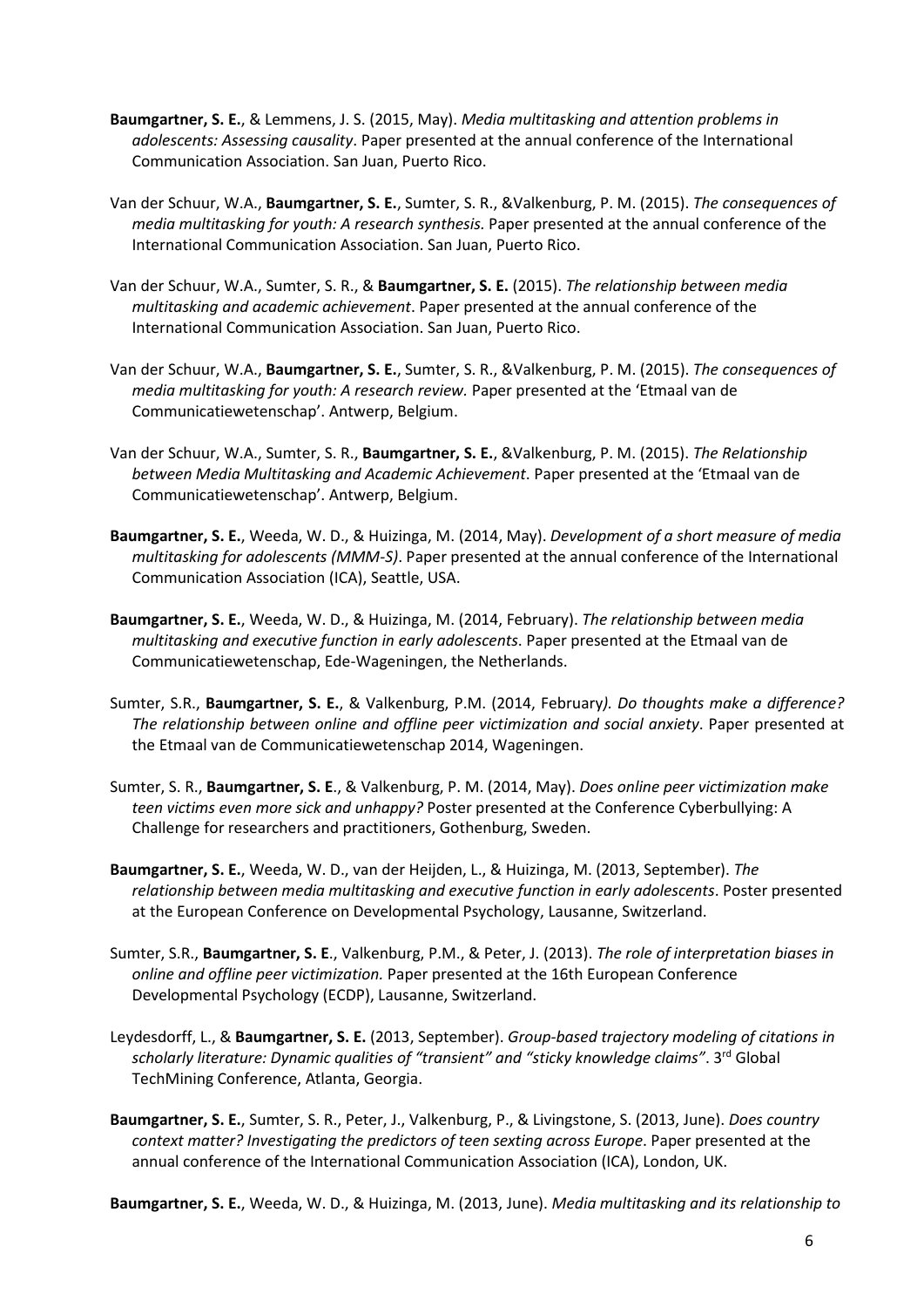*executive function in adolescents*. Paper presented at the annual conference of the International Communication Association (ICA), London, UK.

- **Baumgartner, S. E.**, Weeda, W. D., van der Heijden, L., & Huizinga, M. (2013, April). *The relationship between media multitasking and executive function in early adolescents*. Poster presented at the Biennial Meeting of the Society for Research in Child Development, Seattle, USA.
- **Baumgartner, S. E.**, Weeda, W. D., van der Heijden, L., & Huizinga, M. (2013, January). *Lost in distraction: Der Zusammenhang zwischen medialem Multitasking und Aufmerksamkeitsfähigkeit bei Jugendlichen*. Paper presented at the annual conference of the media effects division of the German Communication Association (DGPuK), Vienna, Austria.
- **Baumgartner, S. E.**, Sumter, S. R., Peter, J., Valkenburg, P., & Livingstone, S. (2013, February). *Investigating the Predictors of Teen Sexting Across Europe*. Paper presented at the ETMAAL van de Communicatiewetenschap, Rotterdam, the Netherlands.
- **Baumgartner, S. E.**, Sumter, S. R., Peter, J., & Valkenburg, P. (2012, October). *Online privacy in adolescence and adulthood*. Paper presented at the Amsterdam Privacy Conference, Amsterdam, the Netherlands.
- **Baumgartner, S. E.**, Sumter, S. R., Peter, J., & Valkenburg, P. (2012, May). *The development of adolescents' online sexual risk behavior and its relationship to negative online experiences.* Paper presented at the annual conference of the International Communication Association (ICA), Phoenix, Arizona.
- Sumter, S. R., Valkenburg, P.M., **Baumgartner, S. E.**, & Peter, J. (2012, May). *Developmental trajectories of peer victimization: Off-line and online experiences during adolescence.* Paper presented at the annual conference of the International Communication Association (ICA), Phoenix, Arizona.
- **Baumgartner, S. E.**, Sumter, S. R., Peter, J., & Valkenburg, P. (2011, September). *Adolescents' online sexual risk behavior and its relationship to online victimization experiences*. Paper presented at the EU Kids Online conference, London, UK.
- **Baumgartner, S. E.**, Sumter, S. R., Peter, J., & Valkenburg, P. (2011, August). *The developmental*  relationship between online and offline sexual risk behaviour. Poster presented at the 15<sup>th</sup> European Conference on Developmental Psychology, Bergen, Norway.
- Sumter, S. R., Valkenburg, P.M., **Baumgartner, S. E.**, & Peter, J. (2011, August). *Development and effect of offline and online peer victimization during adolescence: a group based modelling approach* (Symposium: Causes and consequences of offline and online victimization trajectories: first findings). Paper presented at the 15<sup>th</sup> European Conference on Developmental Psychology, Bergen, Norway.
- **Baumgartner, S. E.**, Peter, J., & Valkenburg, P. (2011, May). *The role of descriptive and injunctive peer norms in adolescents' risky sexual online behavior*. Paper presented at the annual conference of the International Communication Association (ICA), Boston.
- **Baumgartner, S. E.**, Peter, J., & Valkenburg, P. (2011, May). *Developmental pathways of online and offline sexual risk behavior during adolescence: A dual trajectory approach*. Poster presented at the annual conference of the International Communication Association (ICA), Boston.
- **Baumgartner, S. E.**, Sumter, S. R., Peter, J., & Valkenburg, P. (2011, April). *Risikoverhalten im Internet: Entwicklungsverläufe von Jugendlichen*. Paper presented at the annual conference of the Swiss Association of Communication and Media Research, Basel, Switzerland.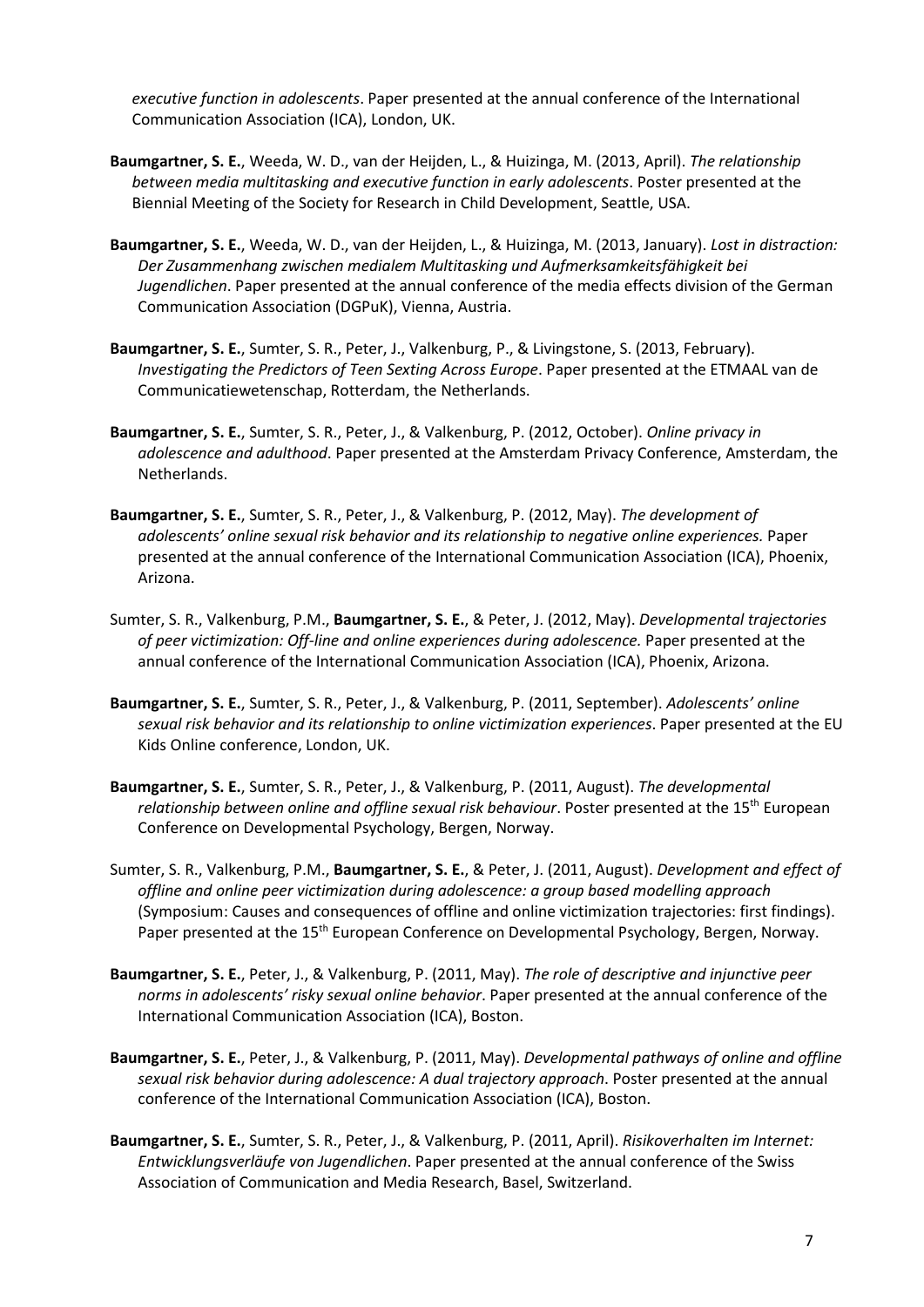- **Baumgartner, S. E.**, Sumter, S., Peter, J., & Valkenburg, P. M. (2011, January). *Developmental trajectories*  of online and offline sexual risk behavior: A group-based modeling approach. Paper presented at the ETMAAL van de Communicatiewetenschap, Enschede, Netherlands.
- **Baumgartner, S. E.**, Valkenburg, P. M., & Peter, J. (2010, June). *The causal relationship of adolescents' risky sexual online behavior and their perceptions of this behavior*. Paper presented at the annual conference of the International Communication Association (ICA), Singapore.
- **Baumgartner, S. E.**, & Wirth, W. (2010, June). *Affect priming during the processing of news articles*. Paper presented at the annual conference of the International Communication Association (ICA), Singapore.
- **Baumgartner, S. E.**, & Hartmann, T. (2010, June). *Is there reason for concern? The role of hypochondriacal tendencies for online health information search*. Paper presented at the annual conference of the International Communication Association (ICA), Singapore.
- **Baumgartner, S. E.**, Valkenburg, P. M., & Peter, J. (2010, May). *The influence of perceived peer involvement on adolescents' risky sexual online behavior*. Paper presented at the EYouth conference, Antwerp, Belgium.
- **Baumgartner, S. E.**, Valkenburg, P. M., & Peter, J. (2010, February). *A longitudinal study on the causal relationship of adolescents' perceptions and online sexual risk taking*. Paper presented at the ETMAAL van de Communicatiewetenschap, Gent, Belgium.
- **Baumgartner, S. E.**, Valkenburg, P. M., & Peter, J. (2010, January). *Eine Längsschnittuntersuchung zur Erfassung der kausalen Struktur von Wahrnehmungen und Risikoverhalten Jugendlicher im Internet*. Paper presented at the annual conference of the media effects division of the German Communication Association (DGPuK).
- **Baumgartner, S. E.**, Valkenburg, P. M., & Peter, J. (2009, November). *The cognitive predictors of adolescents' sexual risk taking on the internet*. Paper presented at the conference of the Platform for Communication, Media, and Information (CMI) within the Royal Netherlands Academy of Arts and Sciences (KNAW), Amsterdam.

### **Invited Lectures**

- **Baumgartner, S. E.** (2021, April). Invited key-note speaker at the interdisciplinary conference #YouthMediaLife in Vienna.
- **Baumgartner, S. E**. & Sumter, S. R. (2020, January). *Tracking smartphone use and sleep.* Invited presentation at the panel "Open science meets digital methods". Etmaal van de Communicatiewetenschap. Amsterdam, the Netherlands.
- **Baumgartner, S. E.** (2019, November 6). Invited speaker at the lecture series of the Tilburg School of Humanities and Digital Sciences, Department Communication and Cognition.
- **Baumgartner, S. E.** and Otto, L. (2019, May). Invited speaker at the annual meeting of the Nederlandstalig Platform voor Survey Onderzoek, Rotterdam. *Using mobile experience sampling methodology to assess media use and effects.*
- **Baumgartner, S. E.** (2019, April). Invited speaker at the symposium *Interdisciplinary Perspectives on Media Multitasking, Cognition, and Behavior.* University of Groningen.

**Baumgartner, S. E.** (2019, April). Invited speaker at the Brain and Cognition Seminar at the Cognitive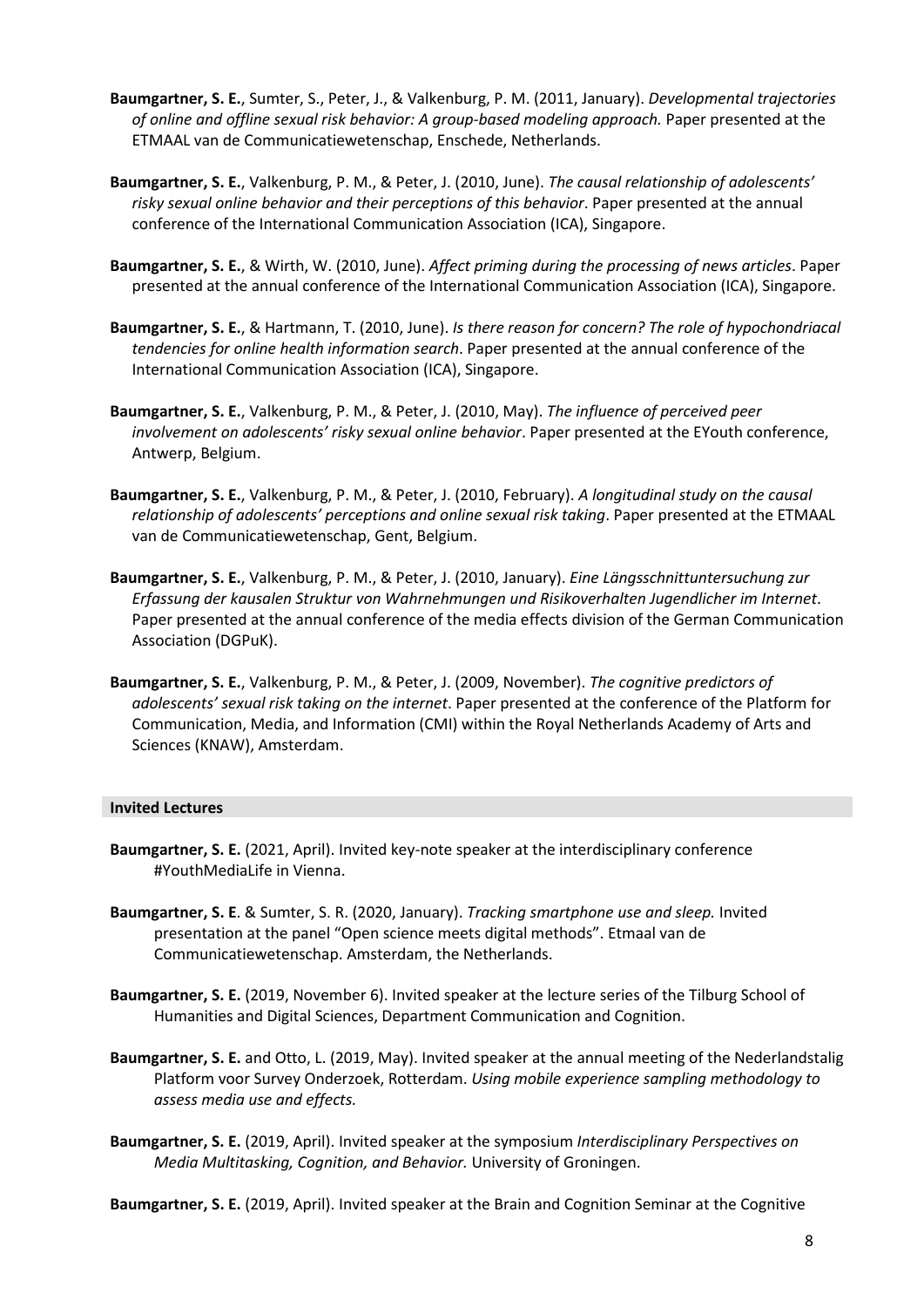Neuroscience Lab, University of Geneva.

- **Baumgartner, S. E.** (2018, October). Invited panelist at the Digital media and developing minds congress, Cold Spring Harbor Laboratory. *The relationship between cognition and media behavior.*
- **Baumgartner, S. E.** (2014, September). *The effects of media multitasking for adolescents*. Invited lecture at the University Putra Malaysia, Department of Communication Science.
- **Baumgartner, S. E**. (2013, June). *Adolescent sexual risk behavior on the internet*. Invited lecture at the expert meeting on problematic sexual behavior among youth, community council, Rotterdam.
- **Baumgartner, S. E.** (2013, March). *Adolescent sexual risk behavior on the internet*. Invited lecture at Broodje Kennis Lunch lecture at the academic cultural centre of the University of Amsterdam, Spui 25.
- **Baumgartner, S. E.** (2010, October). *Internet: Opportunities and risks*. Invited key-note speech at the Forum for a Multicultural Europe, Luxembourg.
- **Baumgartner, S. E.** (2011, September). *Adolescents' sexual risk behaviour on the internet*. Presentation during the award session of the dr. Hendrik Müller award to prof. dr. Patti Valkenburg. Koninklijke Nederlandse Akademie van de Wetenschap (KNAW), Amsterdam, The Netherlands.
- **Baumgartner, S. E.** (2011, April). *Adolescents' risk behavior on the internet*. Invited guest lecture at the master seminar "Problematic effects of internet and video game use". Institute of Mass Communication and Media Research (IPMZ), University of Zurich, Switzerland.

#### **PhD Student Co-Supervision**

- **Winneke A. van der Schuur, University of Amsterdam.** *Consequences of media multitasking for youth*. Defense date: 22. February 2018
- **Sophie Waterloo, University of Amsterdam.** *Expression effects of online self-presentation*. Defense date: 14. March 2018
- **Fam te Poel, VU University Amsterdam.** *The relationship between online health information and health anxiety.* Defense date: 14. September, 2018
- **Marthe Möller, University of Amsterdam.** *The effects of online social information*. Anticipated completion, September 2020
- External advisory board and committee member: **Ann Rousseau, KU Leuven**. *De invloed van seksualiserende media op preadolescenten: een verkennend onderzoek*. Defense date: 15. December 2017
- External committee member: **Alexandra Seddon, Liverpool John Moores University**, Department of Experimental Psychology. Defense date: 4. March 2019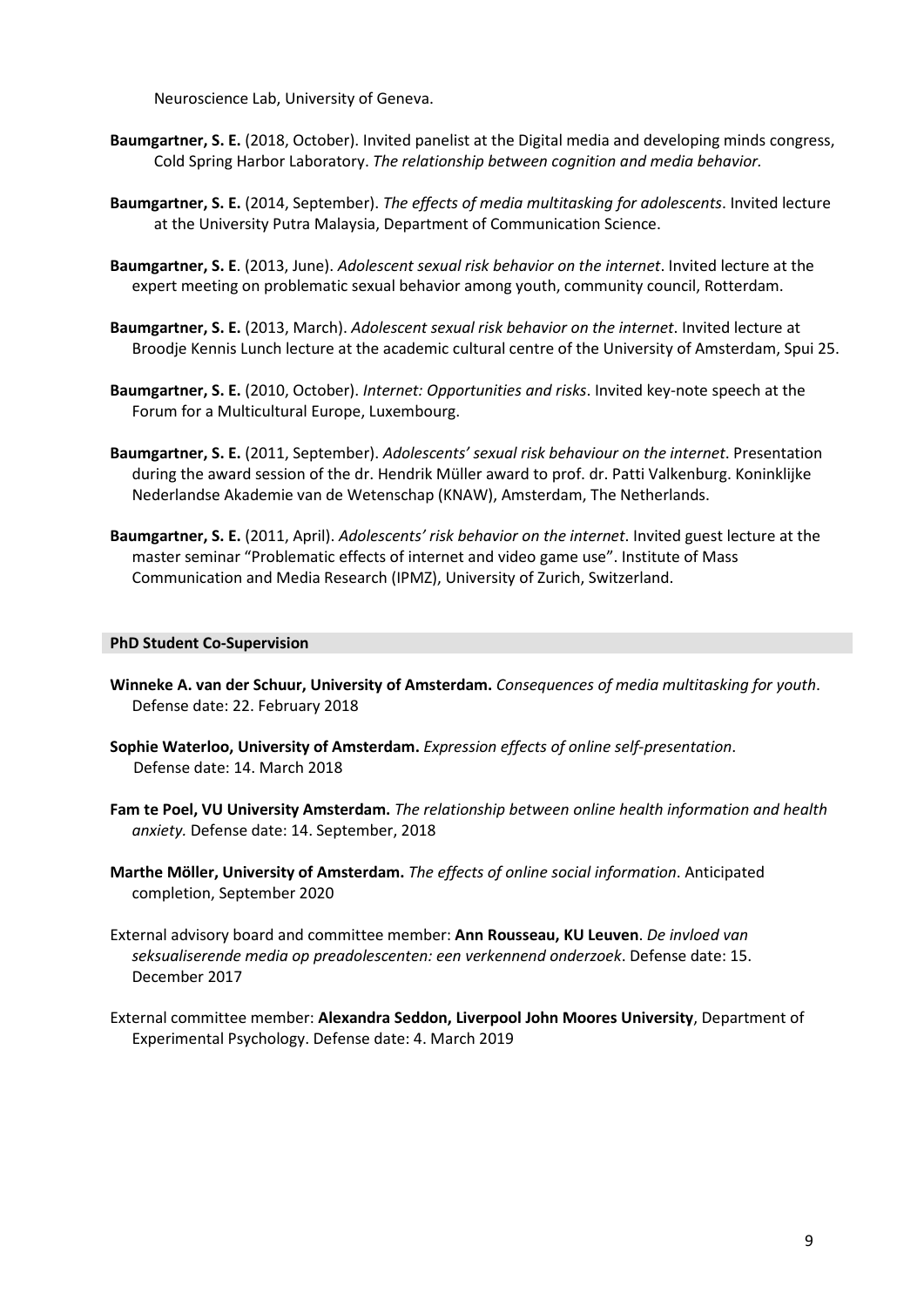## **Awards and Grants**

| 2021         | Top-paper award at the conference of the Media Reception and Effects division of<br>the German Association of Communication, Munich, Germany, for the paper: "Online<br>vigilance and goal conflict stress smartphone users out: An in-situ approach to digital<br>stress" (authors: A. Gilbert, S. E. Baumgartner & L. Reinecke).                                                                                                                                                                                                         |
|--------------|--------------------------------------------------------------------------------------------------------------------------------------------------------------------------------------------------------------------------------------------------------------------------------------------------------------------------------------------------------------------------------------------------------------------------------------------------------------------------------------------------------------------------------------------|
| 2018<br>2019 | Funding from the Digital Communication Methods Lab for two projects, on VR and<br>smartphone effects on sleep (total 10,000 Euro)                                                                                                                                                                                                                                                                                                                                                                                                          |
| 2018         | Van Reijmersdal Aspasia fund (.1 fte teaching reduction, one semester)                                                                                                                                                                                                                                                                                                                                                                                                                                                                     |
| 2016         | Teaching innovation award for the master elective: The blind spot: Tracking young<br>media users.                                                                                                                                                                                                                                                                                                                                                                                                                                          |
| 2016         | Best published article award from the Children, Adolescents, and Media Division of<br>the International Communication Association, for the article: Van der Schuur, W. A.,<br>Baumgartner, S. E., Sumter, S. R., & Valkenburg, P. M. (2015). The consequences of<br>media multitasking for youth: A review. Computers in Human Behavior, 53, 204-215.<br>This award recognizes an article published in a peer-reviewed scholarly journal that<br>reflects a significant contribution to the field of children, adolescents, and the media. |
| 2013         | Internal research grant for the doctoral project "Media Multitasking and Attention<br>Problems: Causality and Individual Differences", Amsterdam School of<br>Communication Research (ASCoR), University of Amsterdam.                                                                                                                                                                                                                                                                                                                     |
| 2013         | Top-paper award at the annual conference of the Media Effects division of the<br>German Communication Association, Vienna, January 2013.                                                                                                                                                                                                                                                                                                                                                                                                   |
| 2013         | ASCoR Baschwitz Young Scholar Award. Awarded for the best article first-authored by<br>an ASCoR PhD candidate in a peer-reviewed journal in 2013.                                                                                                                                                                                                                                                                                                                                                                                          |
| 2013         | Dissertation award from NZZ Campus and MakingScienceNews, Switzerland for<br>societal relevant dissertations (4 <sup>th</sup> price, 1,600€)                                                                                                                                                                                                                                                                                                                                                                                               |
| 2013         | Jacobs Foundation Fellowship to attend the European Conference on Developmental<br>Psychology, Lausanne, Switzerland, 2013 (1,000€). Nomination for the best-poster<br>award.                                                                                                                                                                                                                                                                                                                                                              |
| 2011         | Jacobs Foundation Fellowship to attend the European Conference on Developmental<br>Psychology, Bergen, Norway, 2011 (1,200€).                                                                                                                                                                                                                                                                                                                                                                                                              |
| 2011         | Teaching award for the Research Practice Seminar                                                                                                                                                                                                                                                                                                                                                                                                                                                                                           |
| 2010         | Top-paper award at the annual meeting of the Children, Adolescent and Media<br>division of the International Communication Association, Singapore, June, 2010.                                                                                                                                                                                                                                                                                                                                                                             |
| 2010         | Top-paper award at the annual conference of the Media Effects division of the<br>German Communication Association (DGPuk), Berlin, January 2010.                                                                                                                                                                                                                                                                                                                                                                                           |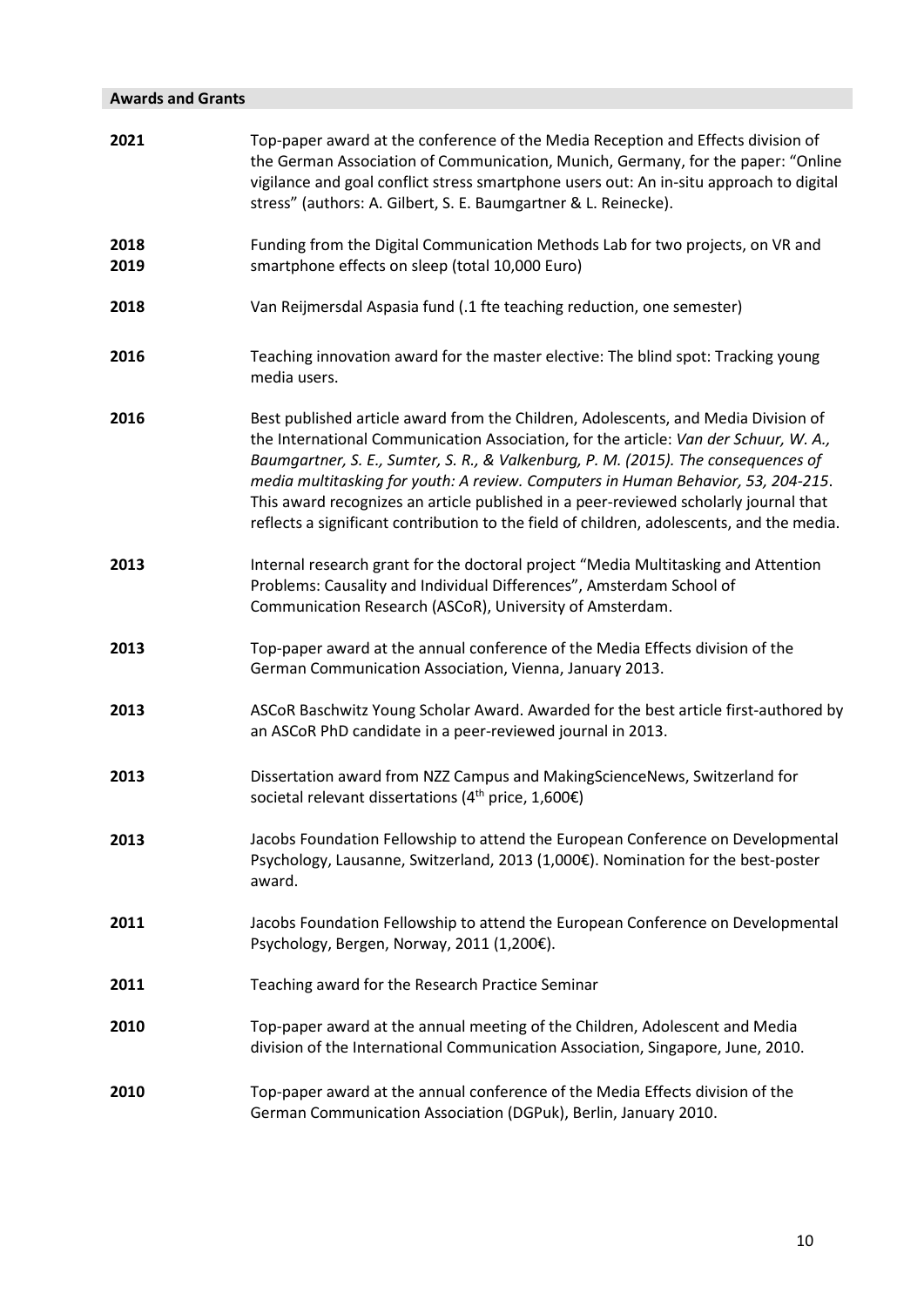### **Teaching Experience**

| 2014 - present            | <b>Coordinator Research Practice Seminar</b>                                               |
|---------------------------|--------------------------------------------------------------------------------------------|
| February - March 2020     | Master elective: The Blind Spot: Tracking Young Media Users                                |
| September - October 2019  | Master elective: The Blind Spot: Tracking Young Media Users                                |
| <b>June 2019</b>          | <b>Research Practice Seminar</b>                                                           |
| February - March 2019     | Master elective: The Blind Spot: Tracking Young Media Users                                |
| September - October 2018  | Master elective: The Blind Spot: Tracking Young Media Users                                |
| February - March 2018     | Master elective: The Blind Spot: Tracking Young Media Users                                |
| September - December 2017 | Introduction to Research Methodology                                                       |
| February - March 2017     | Master elective: The Blind Spot: Tracking Young Media Users                                |
| September - December 2016 | Introduction to Research Methodology                                                       |
| <b>June 2016</b>          | <b>Research Practice Seminar</b>                                                           |
| March - May 2016          | Specialization Seminar: Clashing Views on Media Effects                                    |
| September - October 2015  | Communicatieadvies en Onderzoek in de Praktijk                                             |
| February - May 2015       | Introduction to Research Methodology                                                       |
| February - March 2015     | Master elective: The Blind Spot: Tracking Young Media Users                                |
| January 2015              | <b>Research Practice Seminar</b>                                                           |
| February - May 2014       | Introduction to Research Methodology                                                       |
| September - November 2013 | Master elective: The Blind Spot: Tracking Young Media Users                                |
| <b>June 2013</b>          | <b>Research Practice Seminar</b>                                                           |
| January 2013              | Intensive Introduction into Research Methodology                                           |
| January - February 2012   | Intensive Introduction into Research Methodology                                           |
| <b>June 2011</b>          | <b>Research Practice Seminar</b>                                                           |
| January - February 2011   | Intensive Introduction into Research Methodology                                           |
| 2010 - present            | Supervision of master theses (>20)                                                         |
| 2004 - 2008               | Student lecturer in Communication Science, University of Zurich:<br>methods and statistics |
| 2007                      | Student lecturer in Social Psychology, University of Zurich                                |
| <b>Courses attended</b>   |                                                                                            |

| October 2019      | Analyzing (intensive) longitudinal data, University of Amsterdam            |
|-------------------|-----------------------------------------------------------------------------|
| <b>April 2012</b> | Multilevel analysis for grouped and longitudinal data, Universiteit<br>Gent |